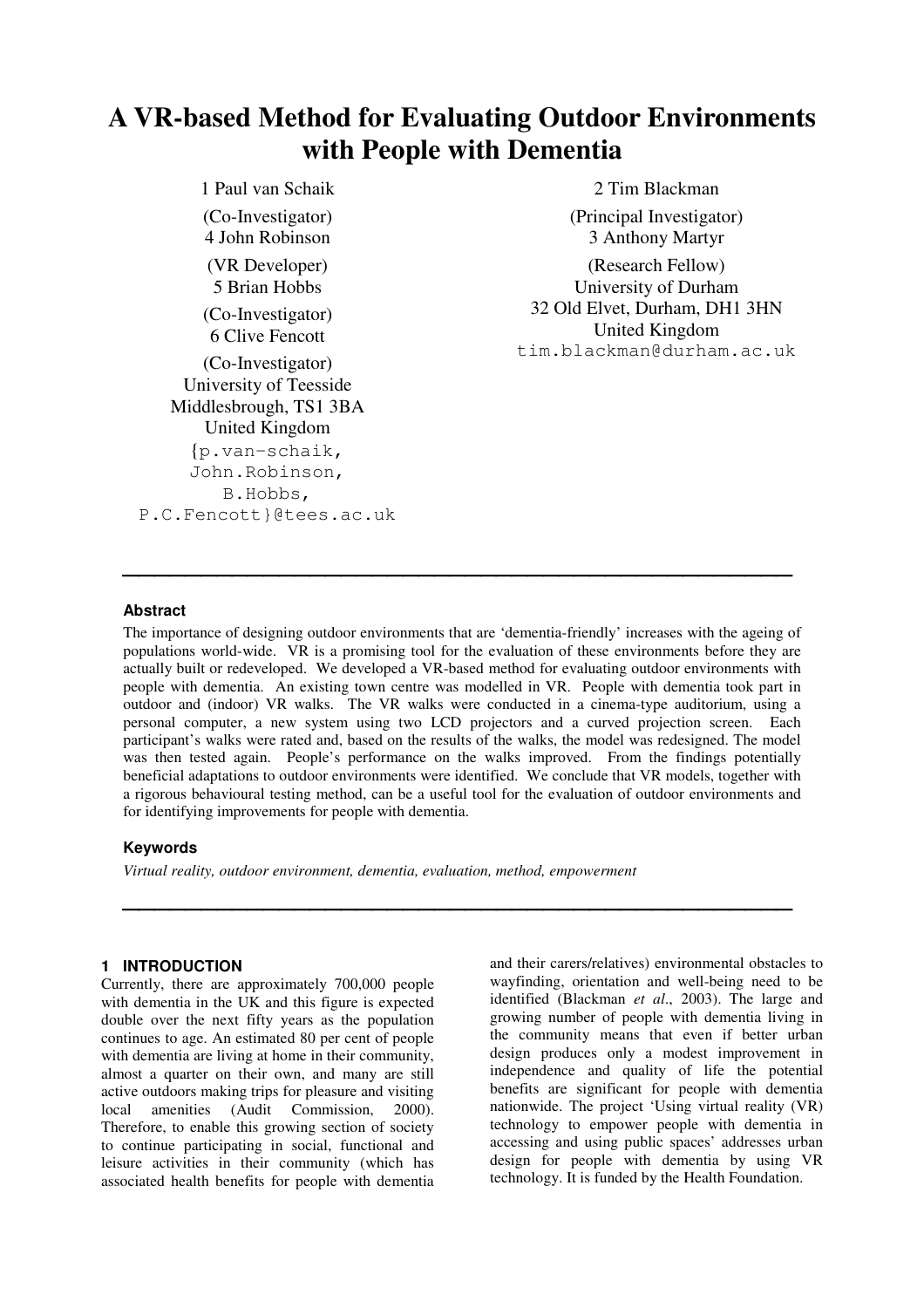The main research aims were to examine the barriers and facilitators to orientation and wayfinding for people with dementia of the Alzheimer's type (DAT) in outdoor environments by making innovative use of virtual reality (VR) technology to explore the 'dementia friendliness' of public spaces. VR technology enables people with dementia to participate in the planning and design of public spaces and amenities, potentially improving the navigability and comfort of these environments. The project explores how VR can contribute to the empowerment and inclusion in the design process of people with dementia and their carers who tend to be low beneficiaries of innovative technologies.

Design for dementia in outdoor environments may complement biomedical efforts such as the new drugs approved by The National Institute for Clinical Excellence (NICE) for treating symptoms of dementia in the early stages. In addition, the project's results will benefit people with dementia beyond design for public spaces as they are likely to be extended to inform research dementia-friendly indoor design (such as the person's home or residential facilities), as well as the development of more useful neuropsychological assessment, cognitive rehabilitation techniques and therapeutic immersion in outdoor environments for people in the advanced stages of the disease. Concomitant benefits would also follow for carers and relatives of people with dementia by reducing mental health problems and enhancing social inclusion.

One of the key methods used in the project was outdoor- and (indoor) VR-walks with people with dementia, in which they carried out tasks that typically occur in a town centre environment, for example crossing a road and finding destinations such as a post office and a bus station. In this paper, we describe the VR model, the method, present results from using this method and discuss our findings.

#### **2 VR MODEL**

An existing VR model of the commercial centre of the northern English town of Middlesbrough (see Figure 1) formed the basis of the new model. In addition, digital Ordnance Survey data were used for accurate outlining of building footprints, pavements, kerbs and road boundaries; digital photographs were used for creating buildings from footprint shapes and to add detail, and were converted into texture images to be mapped onto the model's geometry; and web resources such as the Highway Code website were used to obtain images of road signs and fonts used for signs and road markings.

The real-world walk was planned to follow a route that could be simulated in the VR model. So as to include a reasonable amount of variety but not exhaust participants, the walk was organised into three sections, with a short taxi ride between walks 1 and 2 and a second short taxi ride between walks 2 and 3. It was not necessary to simulate the taxi journeys in the VR application, so the VR model could switch between the three sections of the walk as required, also giving participants an opportunity to rest. This enabled the VR model itself to be separated into three sections, each of which could run separately - approximately trebling the amount of detail that could be included in each section of the model while remaining within the limits of the hardware.

Having started with a fairly old and basic VR model, there was scope for extensive additional detail. Some of the existing geometry had to be discarded, such as 'blocky' areas of road construction. Many street corners in the original model were very angular and were made more realistic with smooth curves. Parking ramps had to be added. The original model did not contain any pavement or road markings such as yellow lines and bus lane markings, and no kerbstones were defined. Paving and flagstones were simple in form and had to be re-done to simulate the present-day details of the real-world town centre. All of the texture maps for the pavements had to be at a very high, detailed resolution.

Apart from the roads, pavements and buildings themselves, other detail was missing from the original model. It was important to accurately reproduce all of the clutter and bustle of Middlesbrough town centre. A large number of detailed features were modelled and added to the database, using digital photographs as a reference: road and street signs, traffic signs, signs for pedestrians, several different types of street lighting, sandwich boards, illuminated poster display boards, traffic lights, electricity junction boxes, sunken spotlights, trees and shrubs. Street furniture that was added included benches, bollards, several types of litter bin, and bicycle racks.

Vehicles and pedestrians were also added to the models. Time and hardware limitations meant that 'billboard' pedestrians were used. These are photographic representations of pedestrians mapped onto a flat plane which rotated so as to always be perpendicular to the participant navigating the VR model, giving the impression of solid, 3-dimensional people. Vehicles were fully modelled in 3D and animated so that they followed specific routes along the roads in the model. Time limitations also meant that functioning traffic light systems could not be created, with traffic responding accordingly, but the continual movement of cars and buses through the streets gave a very effective impression of a busy town centre.

The final element in creating a realistic virtual environment was to add some ambient sound. We experimented with recording sound whilst walking around the real-world town centre during a busy time of the day. We found that these recordings created a very effective ambient soundscape when navigating the models and there was no need to use more sophisticated techniques such as attaching sounds to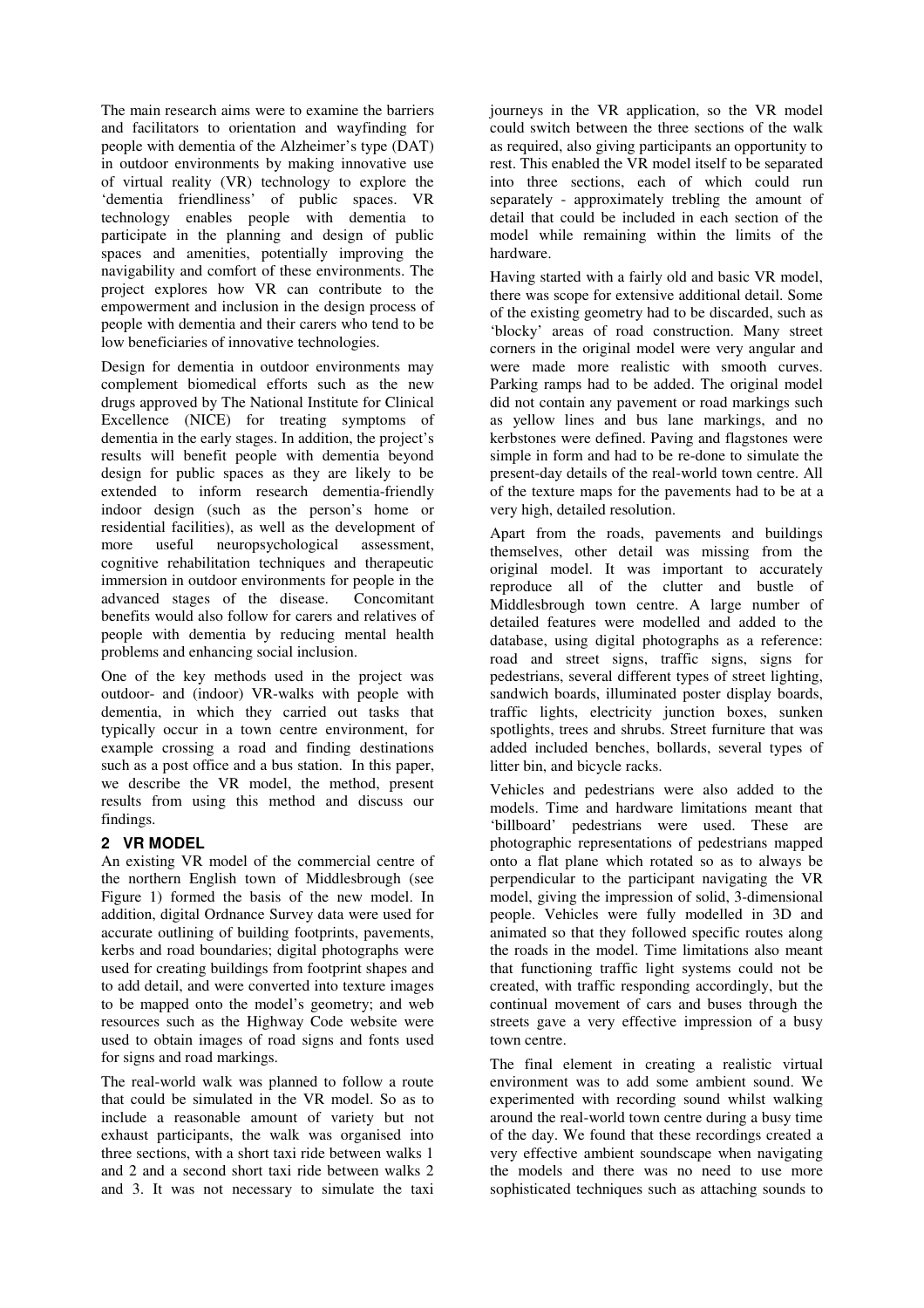individual vehicles in the model. Together with the visuals, the sound recordings helped to create a reasonably immersive environment with the visual and aural cues we wanted.

The hardware platform consisted of a personal computer and a new system using two LCD projectors, running at a total resolution of 2048x768 pixels, and the 6m x 2m curved projection screen in the University of Teesside's VR Auditorium.

# **3 METHOD**

The proposal was assessed and approved by a National Health Service Research Ethics Committee. Throughout the research, research ethics were strictly adhered to. This included obtaining repeated consent from the people with dementia and their carers who took part in the research. The first phase of the research used an existing town centre consisting of three parts (side street/shopping street/post office/taxi rank, shopping centre and busy town centre road). The second phase used a redesigned (adapted) town centre model (see Figure 2) based on the results of Phase 1.

### **3.1 Participants**

Participants were 38 people with symptoms of mild to moderate dementia (19 female and 19 male) and their carers. Mean age of people with dementia was 79 (standard deviation  $=$  5). All were diagnosed by medical practitioners as having dementia in the mild to moderate stages, and were recruited through local hospitals where they were out-patients.

# **3.2 Virtual-Reality Session (Phase 1)**

Participants were asked again for their informed consent to take part in the study. Following a short practice with navigating a section of a VR model until the participant was comfortable with using the joystick control, the VR session began with the participant following a set route around the virtual environment (VE). Both carer and researcher allowed the participant to lead the walk. The researcher asked a series of conversational questions at key stages in the walk. These included setting off, en route to a destination, at junctions/nodes, on reaching a destination, and return journeys.

The environmental interaction was analysed using a number of criteria:

- 1. Navigability was analysed by how well participants followed the route and managed at junctions and other decision points. Participants' navigation of the shopping precinct 'Captain Cook's Square' and use of the 'You Are Here' map in the square offered important information concerning their ability to understand maps and to locate themselves in the environment.
- 2. Legibility was measured by how adeptly participants recognised and located certain things in the environment, for instance their ability to identify and find the taxi rank, the post office,

the bus station and the telephone box. An implicit measure of this was how well they performed tasks that used these places, for instance they might find the post office but might have difficulty finding where to post the letter; this was measured by the number of required prompts.

- 3. Perceived safety was measured by comparing what participants said in response to prompts along the route. Traffic (including pedestrian) can influence feelings of safety, so comparing responses along different roads to the question "How does the traffic make you feel?" offered an idea about how various amounts of traffic affected participants. By including questions about crossing roads it was possible to elucidate how types of crossing affect participants. Additionally, safety of participants' behaviour and usage of different areas was subjectively assessed, for instance the participants were rated how safely they crossed roads, or how safe they acted along a quiet shopping street.
- 4. A town's aesthetics are likely to influence the likelihood of visiting it. Certain parts of towns are more aesthetically pleasing and these may increase our feelings of comfort. Comfort and well-being may be affected by elements including paving patterns, levels of noise, pedestrians and traffic, density or design of street furniture, etc. This was assessed by asking 'How do you feel walking along here, is there anything you like or dislike about it?' or 'How do you feel about this part of town?'.

These prompting methods produced data for individual roads; in addition it was possible to calculate environmental summary scores for three different areas of town.

# **3.3 Real-World Walk (Phase 1)**

The purpose of the 'real-world walk' was to follow the VR route and protocol: the participants walked the same route, did the same tasks with the same prompts for both sessions. The time between the real-world walk and the VR walk in Phase 1 was almost always one or two weeks. This allowed findings from the two different environments to be compared to establish if participants acted the same in both environments.

# **3.4 Virtual-Reality Session (Phase 2)**

The protocol for Phase 2 was the same as Phase 1, except the environment was adapted using the VR and real-world walk data from the first phase. The data recorded in the second VR session were compared with the first VR session to see if the adaptations had any effect on task performance. The participants in Phase 2 were matched with those from Phase 1 as much as possible, with many participants doing both, and the time between the two VR walks was at least three months.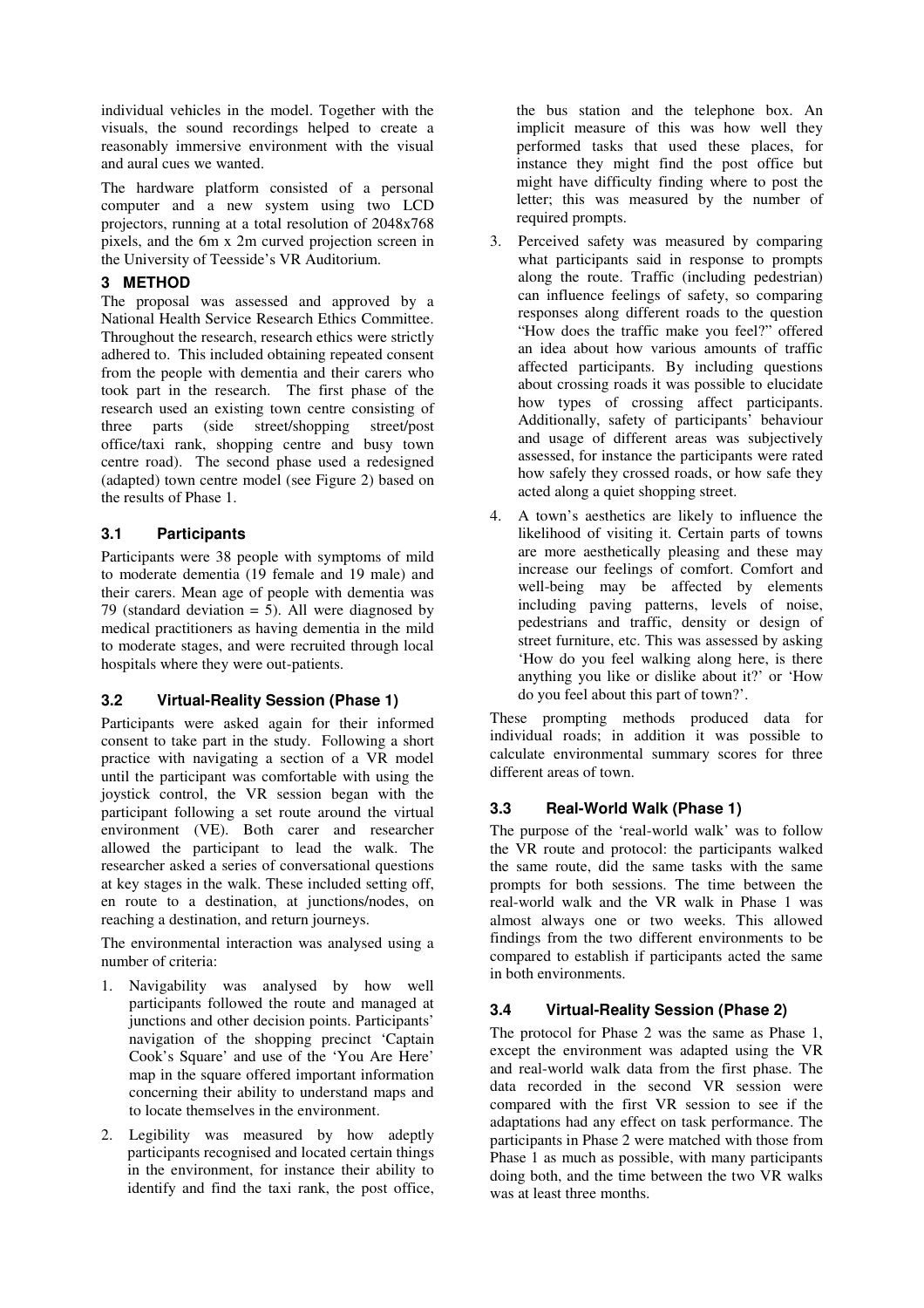

Figure 1: VR model of existing town centre.



Figure 2: Adapted VR model.